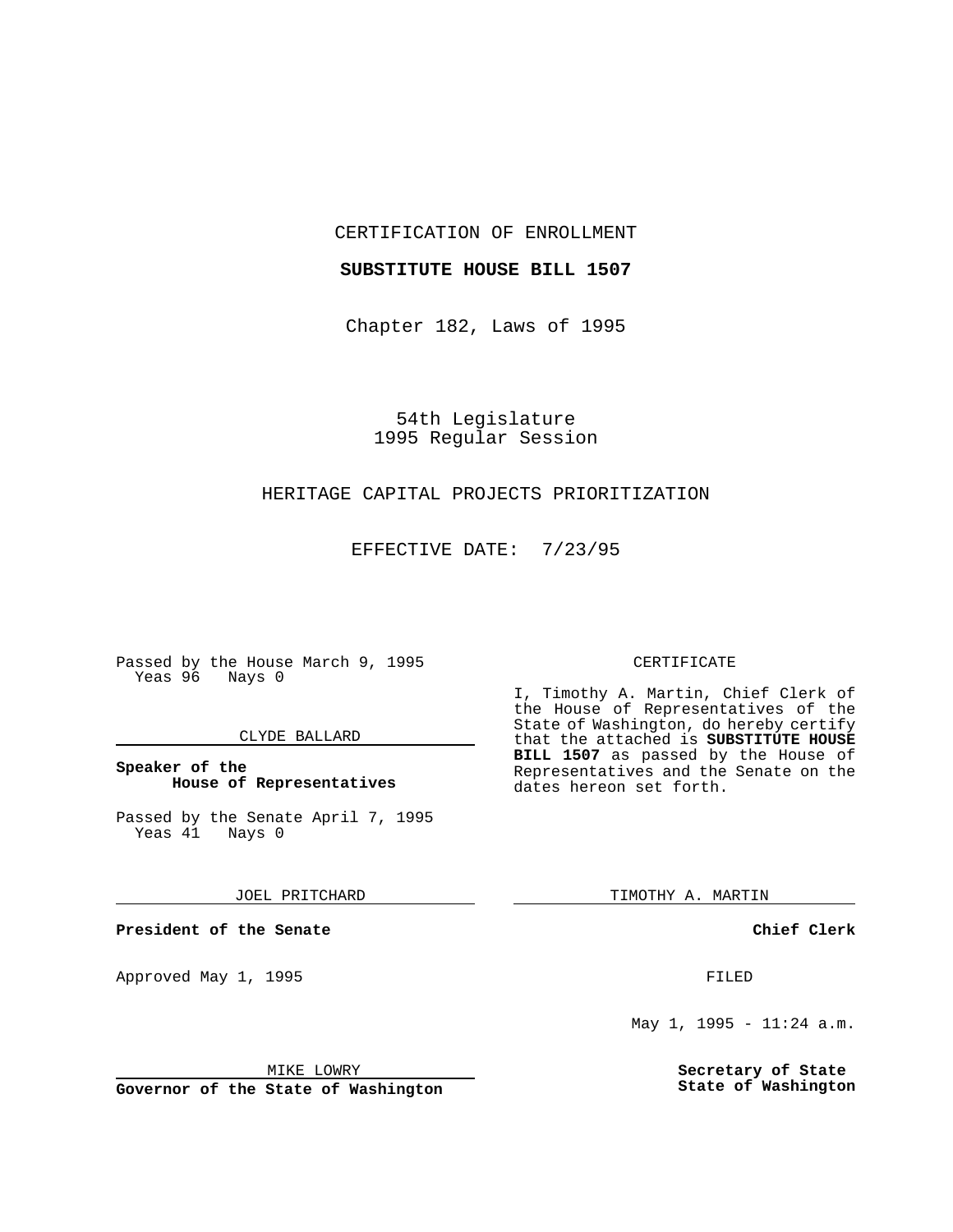# **SUBSTITUTE HOUSE BILL 1507** \_\_\_\_\_\_\_\_\_\_\_\_\_\_\_\_\_\_\_\_\_\_\_\_\_\_\_\_\_\_\_\_\_\_\_\_\_\_\_\_\_\_\_\_\_\_\_

\_\_\_\_\_\_\_\_\_\_\_\_\_\_\_\_\_\_\_\_\_\_\_\_\_\_\_\_\_\_\_\_\_\_\_\_\_\_\_\_\_\_\_\_\_\_\_

Passed Legislature - 1995 Regular Session

## **State of Washington 54th Legislature 1995 Regular Session**

**By** House Committee on Capital Budget (originally sponsored by Representatives Ogden, Radcliff, Jacobsen, Brumsickle, Chopp and Dickerson; by request of Washington State Historical Society)

Read first time 03/03/95.

 AN ACT Relating to heritage capital projects; adding a new section to chapter 27.34 RCW; and creating a new section.

BE IT ENACTED BY THE LEGISLATURE OF THE STATE OF WASHINGTON:

 NEW SECTION. **Sec. 1.** The legislature finds that the state of Washington has a rich heritage in historical sites and artifacts that have the potential to provide life-long learning opportunities for citizens of the state. Further, the legislature finds that many of these historical treasures are not readily accessible to citizens, and that there is a need to create an ongoing program to support the capital needs of heritage organizations and facilities.

 NEW SECTION. **Sec. 2.** A new section is added to chapter 27.34 RCW to read as follows:

 The Washington state historical society shall establish a competitive process to solicit proposals for and prioritize heritage capital projects for potential funding in the state capital budget. The society shall adopt rules governing project eligibility and evaluation criteria. Application for funding of specific projects may be made to the society by local governments, public development